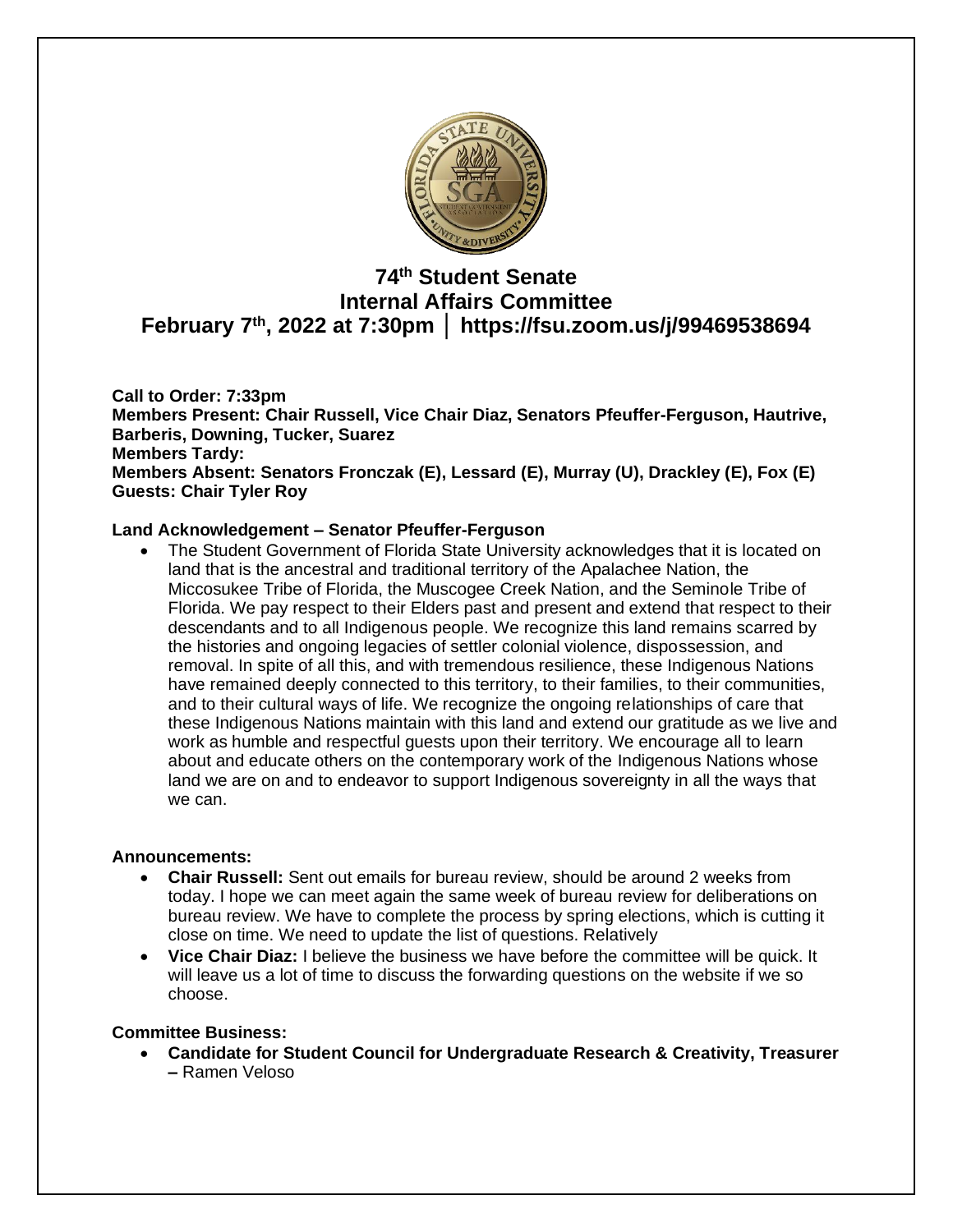• **Constitutional Amendment #1** – Sponsored by Senator Roy: To amend Section 7B of Article V of the FSU Student Senate Constitution to include appointment exceptions to offices defined in statutes.

# **Old Business:**

- **Candidate for Student Council for Accessibility Advocacy, Committee Member –** Roberto Ortiz
- **Candidate for Student Council for Accessibility Advocacy, Director of Programming –** Valeria Veras
	- $\circ$  The committee was informed by Senator Murray that candidate Veras intends on withdrawing her application.

#### **New Business:**

- **Candidate for Confirmation: Ramon Veloso** Student Council for Undergraduate Research & Creativity, Treasurer
	- Opening Statement:
		- I am a third-year chemical engineer major. I am a candidate for Treasurer and I believe my experience with research and as an editor of OWL, which SCURC oversees, as well as my previous experience as treasurer of VEGFSU makes me an ideal candidate for this position. In addition to my experience doing math and calculations as an engineering major, which I think is a useful skill I will bring to the position.
	- Technical Non-Debatable Questions:
		- Senator Pfeuffer-Ferguson: Are you financially certified?  $\bullet$  No
		- Senator Tucker: Are you aware of the process of becoming financially certified?
			- The President of the organization spoke to me about that, and told me she would work me through the process this weekend when we meet.
	- General Round of Questioning:
		- Vice Chair Diaz: What experiences do you have that you believe qualify you to be treasurer of this organization?
			- I have been the treasurer of VEGFSU for about 2 semesters now, and just started a position as an assistant editor of the OWL, and have already started working on one research submission to be peer reviewed. I believe that all my work in terms of projects and research for labs in Miami, my hometown, qualifies me. I am also applying to a research lab in Tallahassee to be able to do more research as well.
		- Senator Tucker: Did the work in the laboratory position involve you doing anything related to funds or anything that would apply to the treasurer position?
			- No, I brought up my experience working in labs to relate it to the overall work that the research council will be doing.
		- Senator Pfeuffer-Ferguson: What are some general goals you have for this position?
			- If I managed to help at least one person, I would have reached my goal. In general, anything I can do get someone involved in research, is my goal – to help as many people experience that as possible. You don't really understand the extent of how much research helps before you work in a lab.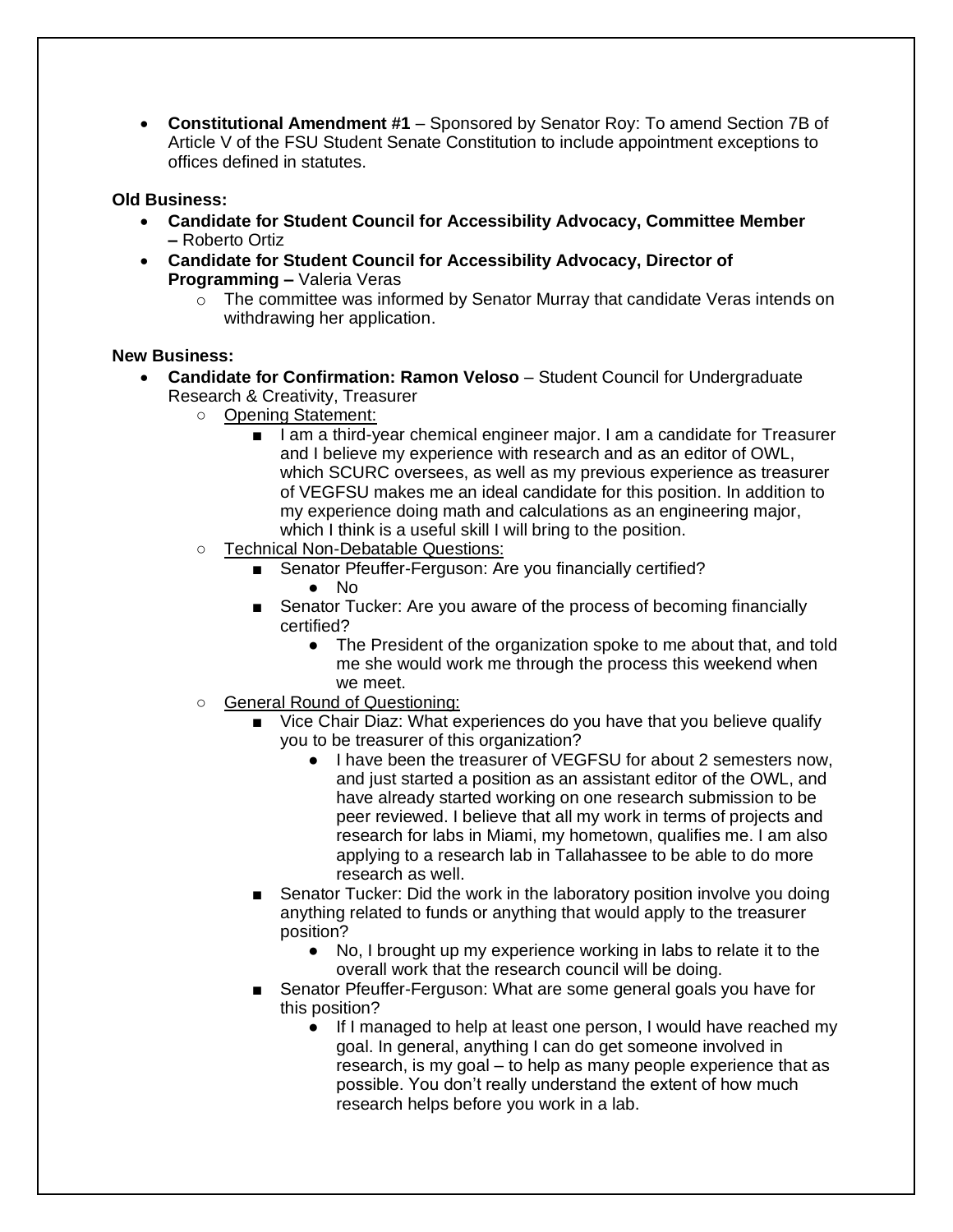- Closing Statement:
	- Thank you for having me. I appreciate all of the questions I was asked. I could represent myself well and why I am the ideal candidate for the role.
- **Senator Pfeuffer-Ferguson moves to enter round-table discussion; Senator Tucker seconds**
- Round-Table Discussion:
	- Senator Downing: I like that he said he would want to help at least one person. Sometimes people focus on the bigger picture, and I think it is good to step back and focus on the individual people that may need help and that would want to be involved in undergraduate research.
	- Senator Barberis: It seems that the candidate does have some experience in this type of role. The candidate said financial certification would get cleared up quickly, so I don't see any glaring issues.
	- Senator Hautrive: This candidate seems motivated for the position and looks like a good fit.
- **Senator Tucker moves to call the question; Senator Pfeuffer-Ferguson seconds**
- Vote:
	- Yes: 5 Senators Hautrive, Barberis, Downing, Tucker, Vice Chair Diaz
	- No: 0 names
	- Abstain: 2 Senators Pfeuffer-Ferguson, Suarez
- **RESULT: CANDIDATE VELOSO PASSES**

#### ● **Constitutional Amendment #1 - Sponsored by Chair Roy**

- Opening Statement:
	- This amendment allows for an exception. The Constitution says the Student Body President (SBP) has to appoint officers of SGA. Currently, our statutes for our current Senate leadership is against this. We have a Senate Clerk and Historian that are appointed by the Senate President and approved by the Senate. This is currently unconstitutional. One coul invalidate that and make it so that the SBP would have to appoint these officers, but I see this as an opportunity to say the Senate should be able to appoint its own officers, irrespective of the scope of the SBP. This allows for statutes to be changed to create positions that lie within the scope of offices not appointed directly by the SBP. All of those offices created by statutes, for the record, can be vetoed by the SBP or by Dr. Hecht when such a bill reaches their desk.
- Technical Non-Debatable Questions:
	- Senator Pfeuffer-Ferguson: Would this change how we do any work in Senate?
		- No, but for example, earlier this Senate, there was a proposal to allow OGA to appoint Senate-confirmed assistants, which was shot down for its unconstitutionality. We realized that we are doing the exact same thing with our Senate officers, and this amendment could open the door to allow for changes like that to occur, subject to a veto of the SBP or Dr. Hecht.
	- Vice Chair Diaz: This would allow for officers designated in statute to be appointed by the SBP in addition to the officers listed in section B?
		- No, it is the opposite. All of those listed in Section B are the exceptions to the positions appointed by the SBP. Those listed are offices that go through different processes. We are simply adding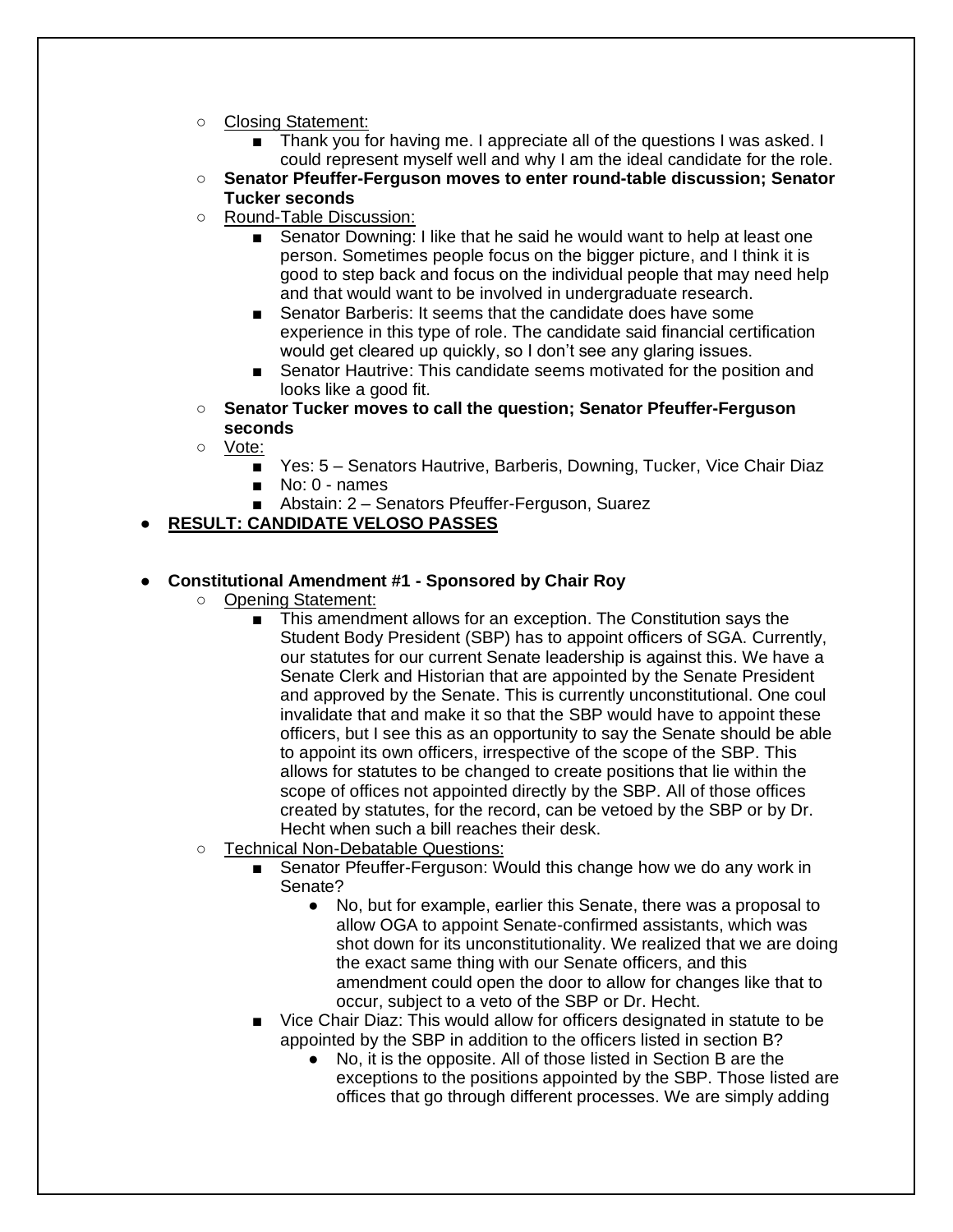offices defined in statute to that list of exceptions, such as Parliamentarian, Clerk, or Historian, which would be appointed by the Senate President. If in the future, we were to add more positions not appointed by the SBP, this would allow more freedom to do so.

- Vice Chair Diaz: Are there any other big or influential positions within Student Government that you can think of that would apply to this rule other than the Senate officers?
	- I cannot. Though from my research, I do not believe this would mess anything else up. PAC and RTAC members may possibly apply to this rule. There is some ambiguity to that.
- **Senator Pfeuffer-Ferguson moves to enter roundtable discussion; Senator Barberis seconds**
	- Senator Pfeuffer-Ferguson: This would make it to where we are not breaking statutes. It has no real-world impact and only ensures we are being held accountable. No other way to vote on this.
	- Senator Tucker: I see no con to this, and it solely keeps us within Statutes. I see no reason to vote against this.
	- Vice Chair Diaz: I totally agree with the previous two speakers. Great job to Chair Roy for catching that and attempting to fix it.
- **Senator Tucker moves to call the question; Senator Hautrive seconds**
- Closing Statement:
	- Thank you for your time. This will go through another committee, but if you have any other questions or have any other improvements you would like to make, please contact me. I look forward to working with you. Thank you and have a great night.
- Vote:
	- Yes: 7 Senators Pfeuffer-Ferguson, Suarez, Hautrive, Downing, Tucker, Barberis, Vice Chair Diaz
	- No: 0
	- Abstain: 0
- **RESULT: CA #1 PASSES**

**Chair Russell:** We do not necessarily have anything else to do. I don't know if you all would like to meet a little bit earlier next meeting as it is Valentine's Day, perhaps 5:30. We can also move forward with changing the forwarding questions on the website.

**Senator Hautrive:** I think the questions are somewhat basic, and we ask them in committee anyways.

#### **Vice Chair Diaz moves to enter legislative roundtable, Senator Pfeuffer-Ferguson seconds.**

- **Senator Tucker:** We can do this outside of IA, correct? We do stray away from the questions on the website anyway, so I don't think it's a big deal to remove questions we don't need anyway.
- **Chair Russell:** The questions are just something I email to Ben Young, and is not a legislative change. A Google Doc does exist with the forwarding questions we can look at. We can also look at changes to statutes to see if SGA office candidates' applications can be rescinded if they skip a certain amount (perhaps 3) of IA or Senate interviews. We can begin thinking about changes like that.
- **Senator Pfeuffer-Ferguson:** We will need to discuss that with individuals like Chief of Staff Slimak and Secretary England.